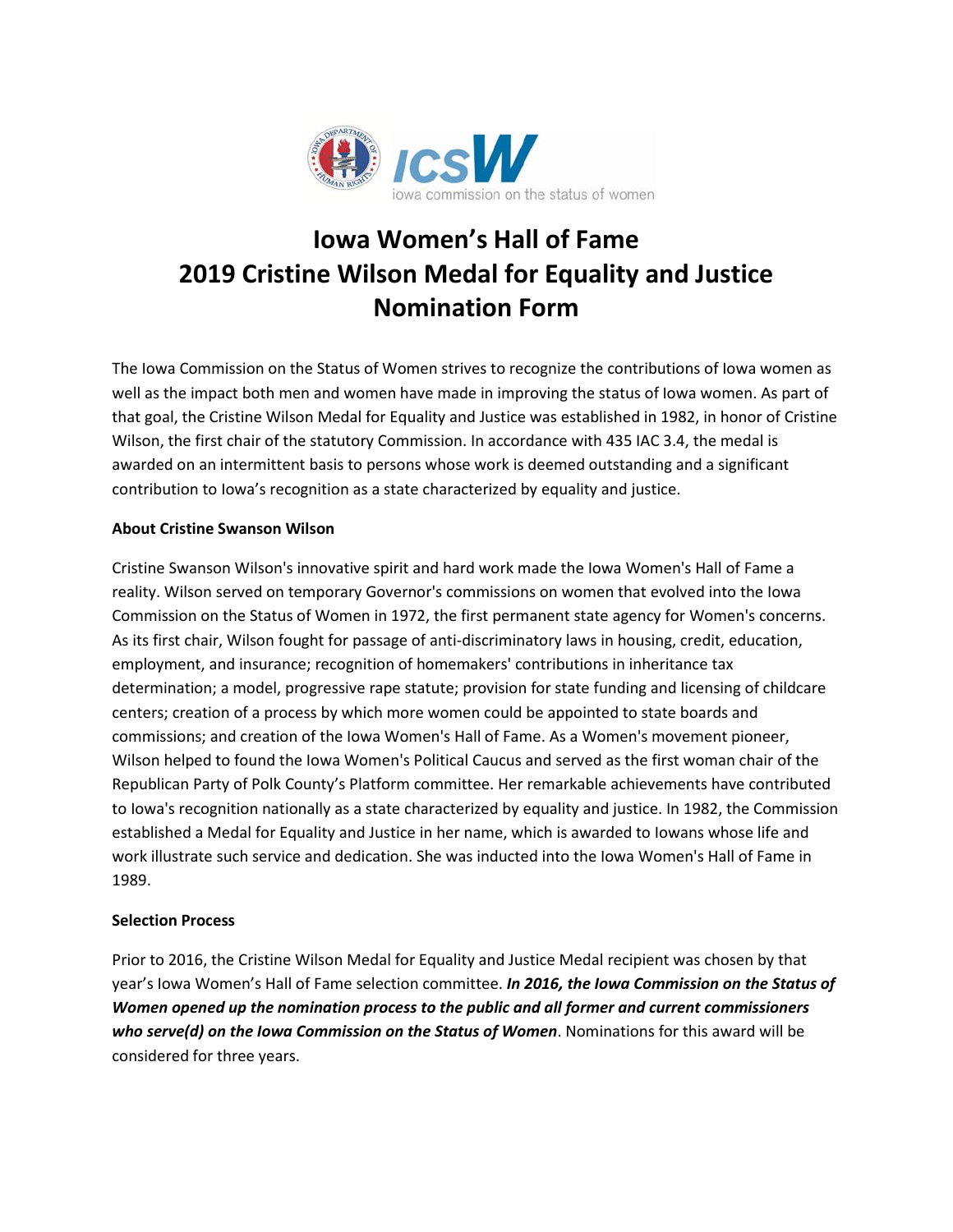Medal recipients will be recognized at a special Iowa Women's Hall of Fame ceremony in late August, on or close to Women's Equality Day, August 26 – the day women won the right to vote in the United States. The commission asks that all nominators of the medal recipient and the medal recipients appear at the ceremony, if physically able.

# **Nomination Process**

To nominate an individual for this award, please complete this form and attach a short 500- to 1,000 word biography, along with a letter of recommendation describing why you believe this individual embodies the true spirit of equality and justice. This form, biography and a letter of recommendation should be electronically submitted t[o women@iowa.gov.](mailto:women@iowa.gov) If you need assistance, please contact Kristen Corey at (515) 281-4470, (800) 558-4427, or [women@iowa.gov.](mailto:women@iowa.gov)

*Deadline for submission is April 1, 2019.* No late or incomplete nominations will be accepted.

# **Nomination Criteria**

When choosing someone to honor with this medal, please consider the following:

- Has the award nominee exemplified the life of Cristine Wilson by advocating for equality and justice, sometimes in the face of great opposition?
- Has the award nominee inspired others and served as a role model for equality and justice?
- The award nominee must be a current resident or former resident of Iowa.

## **Questions**

If you have any questions, contact Kristen Corey at 515-281-4470, 800/558-4427, or [women@iowa.gov.](mailto:women@iowa.gov)

To view past recipients of the Cristine Wilson Medal for Equality and Justice, visi[t https://humanrights.iowa.gov/cristine-wilson-award-recipients.](https://humanrights.iowa.gov/cristine-wilson-award-recipients)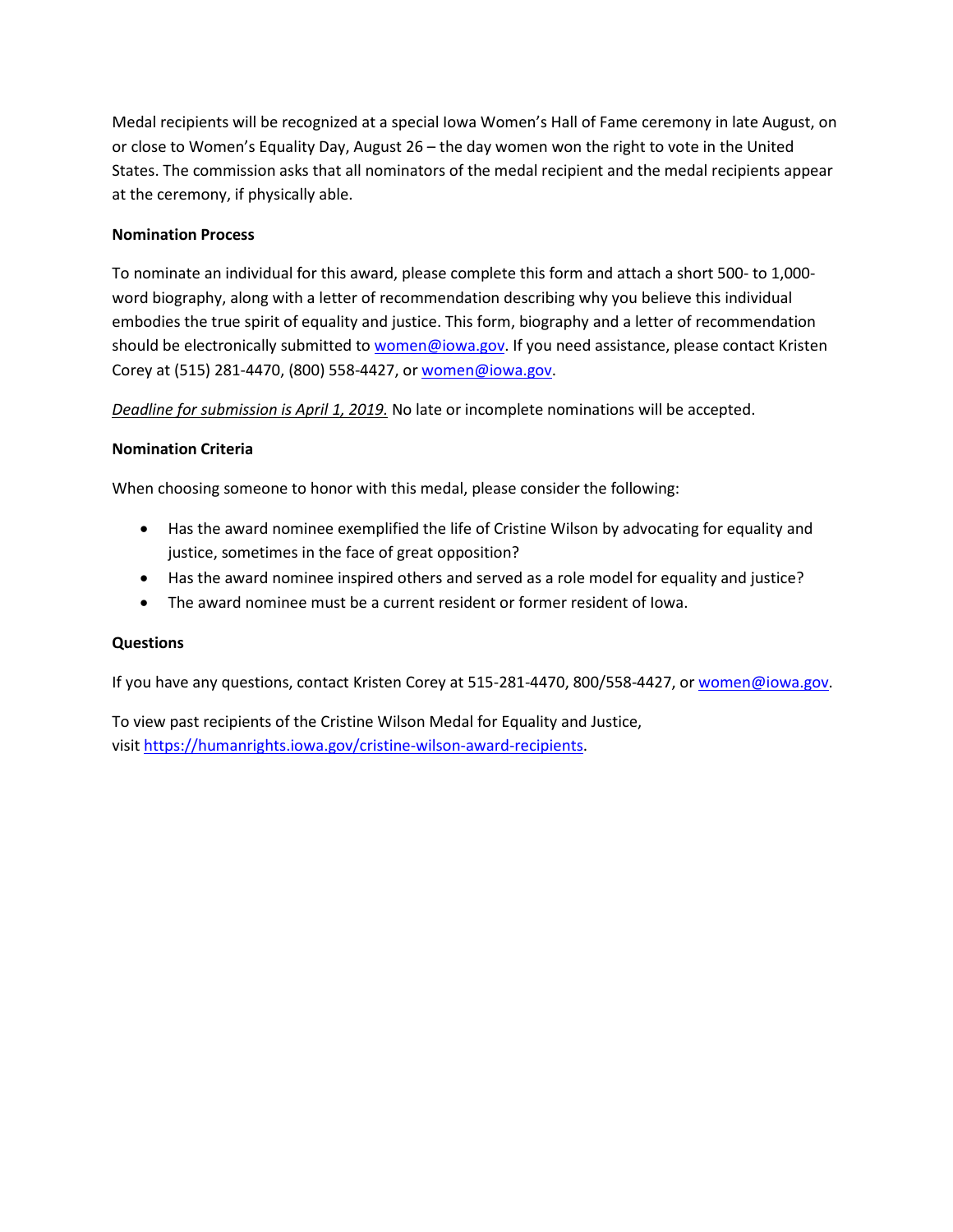# 2019 CRISTINE WILSON MEDAL FOR EQUALITY AND JUSTICE NOMINATION FORM

#### **Please provide the following information.**

Name of nominee *(Indicate full name, and include birth name if different*.*)*: Residence of nominee *(Give Address if Possible)*:

| Phone numbers: (Home)                                                                 | (Office) |
|---------------------------------------------------------------------------------------|----------|
| E-mail:                                                                               |          |
| Birthdate:                                                                            |          |
| Birth place:                                                                          |          |
| Years nominee resided in Iowa:                                                        |          |
|                                                                                       |          |
| If the nominee is no longer living, complete the following:                           |          |
| Date of death:                                                                        |          |
| Age at time of death:                                                                 |          |
| Place of death:                                                                       |          |
| Name, address, phone, and familial relationship of a family contact person, if known: |          |
| Name of person(s) submitting nomination:                                              |          |
| Residence of nominator:                                                               |          |
| Phone numbers: (Home)                                                                 | (Office) |
| <b>CONTRACTOR</b>                                                                     |          |

E-mail:

Has this nomination form been reviewed by the nominee or a member of the nominee's family?

\_\_\_ Yes \_\_\_ No

## **Include the following (separated by the following sections):**

## **1. Biographical Sketch**

Please attach a brief biography (500 to 1,000 words) of the nominee that includes the individual's major achievements and contributions to his or her community. Biographical information can include education/training, professional/work history, major accomplishments and/or contributions, and honors and awards received. Include a description of the nominee's connection to Iowa (examples: born and raised in the state, educated here, most notable achievements in the state, etc.).